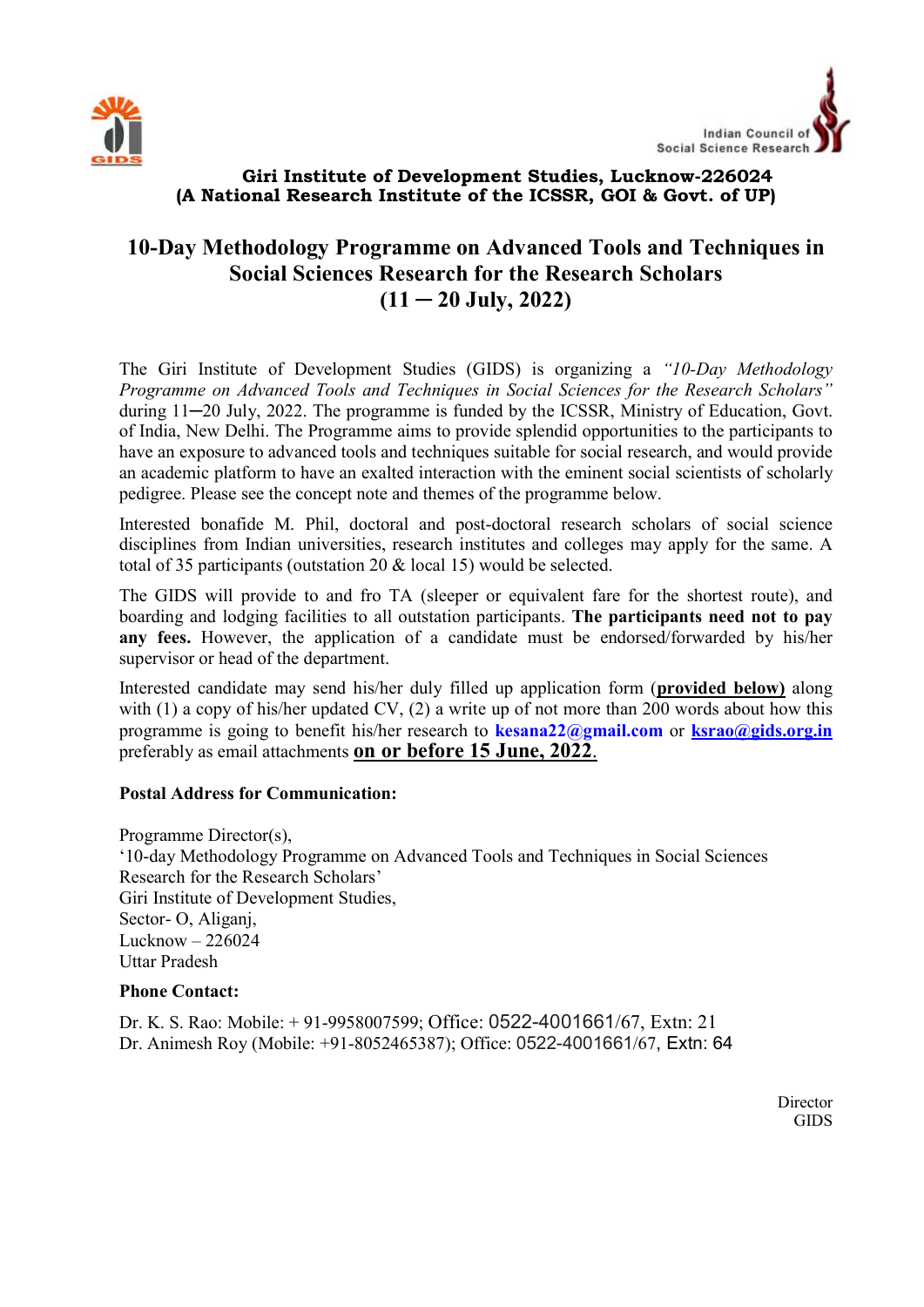# 10-Day Methodology Programme on Advanced Tools and Techniques in Social Sciences Research for the Research Scholars  $(11-20$  July,  $2022)$

#### Introduction

Social science research intrinsically embodies diversified theoretical perspectives, methodological strategies, data collection practices and analysis techniques. These variegated dimensions have made it fundamentally inevitable for the young social science scholars to undergo trainings to be equipped with advance methodological techniques and skills. Conducting scientific research in general, and social science research in particular requires visualizing the abstract from actual observations, mentally "connecting the dots" to identifying hidden concepts and patterns, and synthesizing those patterns into generalizable laws and theories that can further be applied to other contexts over time and across space. It involves constantly moving back and forth from an empirical plane, where observations are conducted, to a theoretical plane where those observations are abstracted into generalizable laws and theories. This is virtually an academic skill that takes years to develop.

The general connotation is that researchers often can not produce high quality research without having experienced exposure to the latest research tools and techniques, and without understanding about how to do traditional social science research efficiently and scientifically. This under-privileged situation is rampantly prevalent in the present-day academics, particularly among the scholars of socially and economically weaker/backward classes (SC and ST) as well as the downtrodden minority groups. Scholars pursuing research programmes and belonging to these social groups, more often than not, remain deprived of availing academic opportunities to refine their methodological skills to a desired level, and thus stand under-privileged to acquire heedful insights into the sophisticated potential techniques methodologically suitable for their respective fields or disciplines. Thus, a considerable strand remain unenlightened or unaware of the current advancement in social science research that truly makes research an activity of solving problems, and adds new dimensions, syntheses and generalizations largely derived from empirical evidences. Recognizing this need, we on behalf of the Giri Institute of Development Studies, Lucknow, and the Indian Council of Social Science Research (ICSSR), Ministry of Education, Govt. of India— the funding agency— would like to a organize a '10-Day Methodology Programme on Advance Tools and Techniques in Social Science **Research for the Research Scholars' during 11-20 July, 2022. The programme has been aimed and** designed in a way that it would potentially and significantly downsize this void of the participants and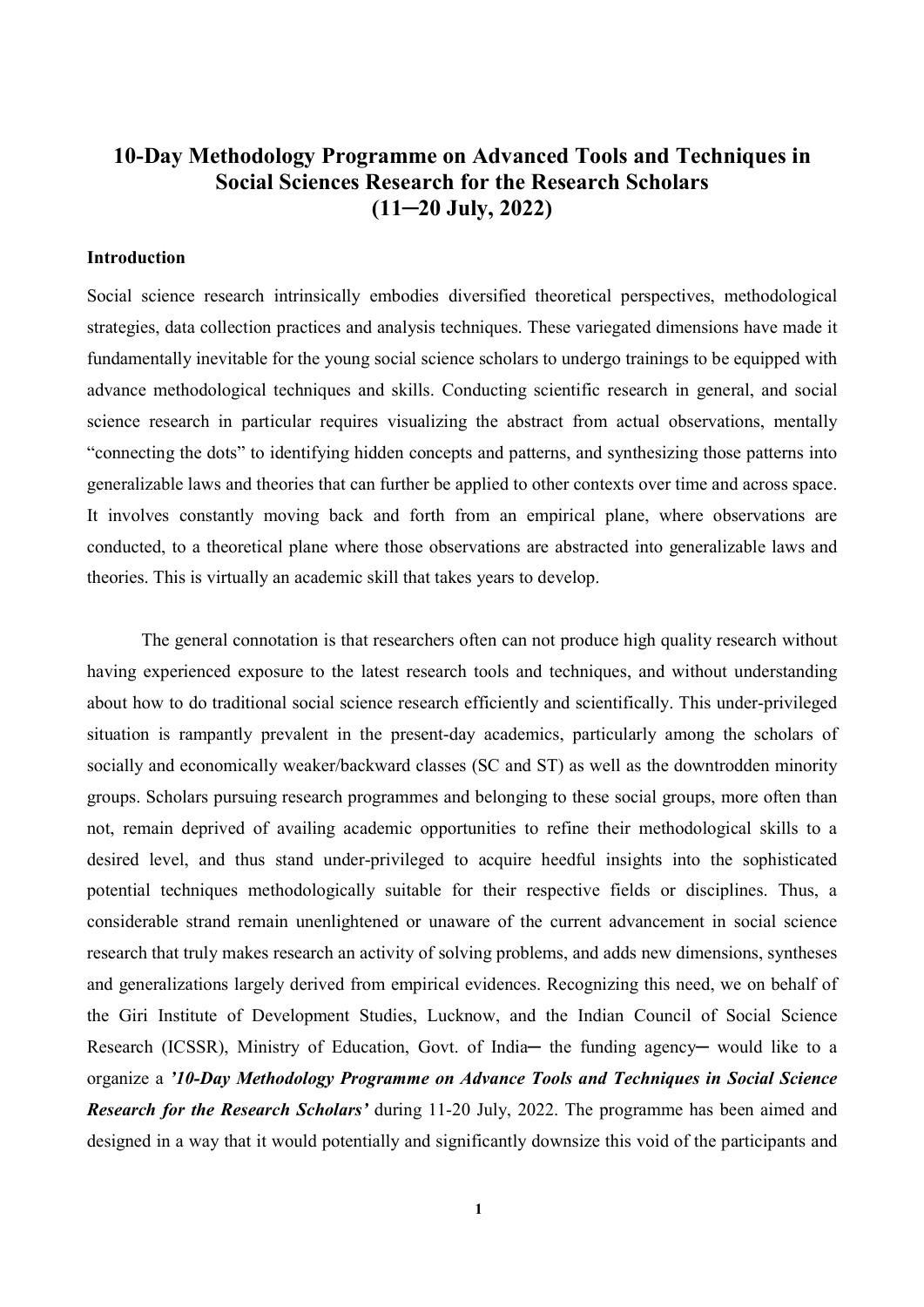help analyze and interpret both numeric and spatial data expeditiously.

#### **Objectives**

The programme in general aims to provide the participating scholars of social sciences with the techniques uttermost necessary to undertake the empirical research. More specifically, it seeks to expose scholars to the latest methodological development in Social Science research and improve their knowledge and skills with regard to the latest research tools (as in, Remote Sensing and GIS) and statistical softwares (SPSS & STATA) for the analyses of quantitative and spatial data. It also intends to enhance the ability of the participants in explaining and demonstrating different statistical output (results) while using the above stated softwares.

#### Course Content

- 1. Basic Understanding: Concept and meaning of research, ontology and epistemology; types of data, variables, parametric & non-parametric data, descriptive statistics, sampling, sample ttest, ANNOVA, correlation etc., and ethnographic research.
- 2. Regression Modeling: Ordinary Least Square, Multicollinearity, Heteroscedasticity and Autocorrelation, Univariate Modeling (ARMA) and Multivariate Modeling (VAR).
- 3. Advanced Econometrics Modeling: Propensity Score Matching, Dummy Variable Model, Logit and Probit Models.
- 4. Econometrics Software: SPSS & STATA
- 5. Remote Sensing & GIS: Arc GIS & ERDAS IMAGINE

#### Pedagogy

The programme delivery will have a mix of lectures, demonstrations, interactive sessions, assignments, and hands-on training on the SPSS, STATA, Arc GIS & ERDAS IMAGINE. Study material will be provided as a core part of the programme. Participants will be provided with the relevant real example data sets for the purpose of analyses in order to facilitate the experimental learning.

#### Duration of the Programme: 10 Days, 11-20 July, 2022.

Number of Intake (participants): 30-35 scholars, of which 10 will be drawn from Lucknow.

#### Selection of Participants

The participants of the programs must be bonafide research scholars pursuing PhD or Post-Doctoral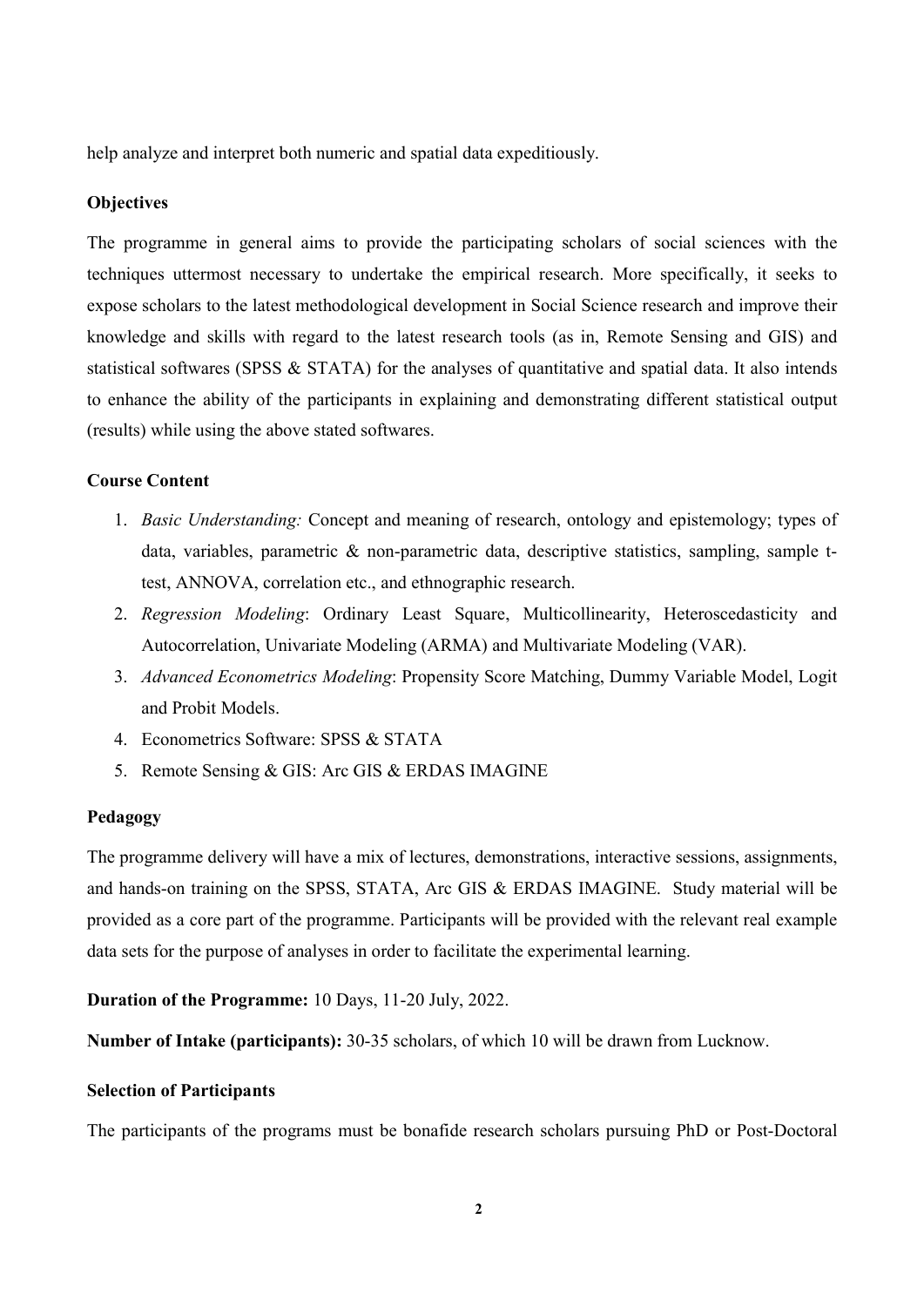Research in any Indian university, research institution or college who have keen interest in undertaking social research. Preferences would be given to the participants belonging to the SCs/STs, minorities, EWS and female participants. If the desired count falls short, candidates may be drawn from the unreserved (general) category.

## Resource Persons:

The resource persons for the programme would be from the Jawhalal Nehru University, IIT Kanpur, IIM-Lucknow, IIM-Kolkata, Lucknow University, IEG Delhi, Vidyasagar University, Inflibnet Ahmedabad and GIDS.

Funding Agency: The Indian Council of Social Science Research (ICSSR), New Delhi.

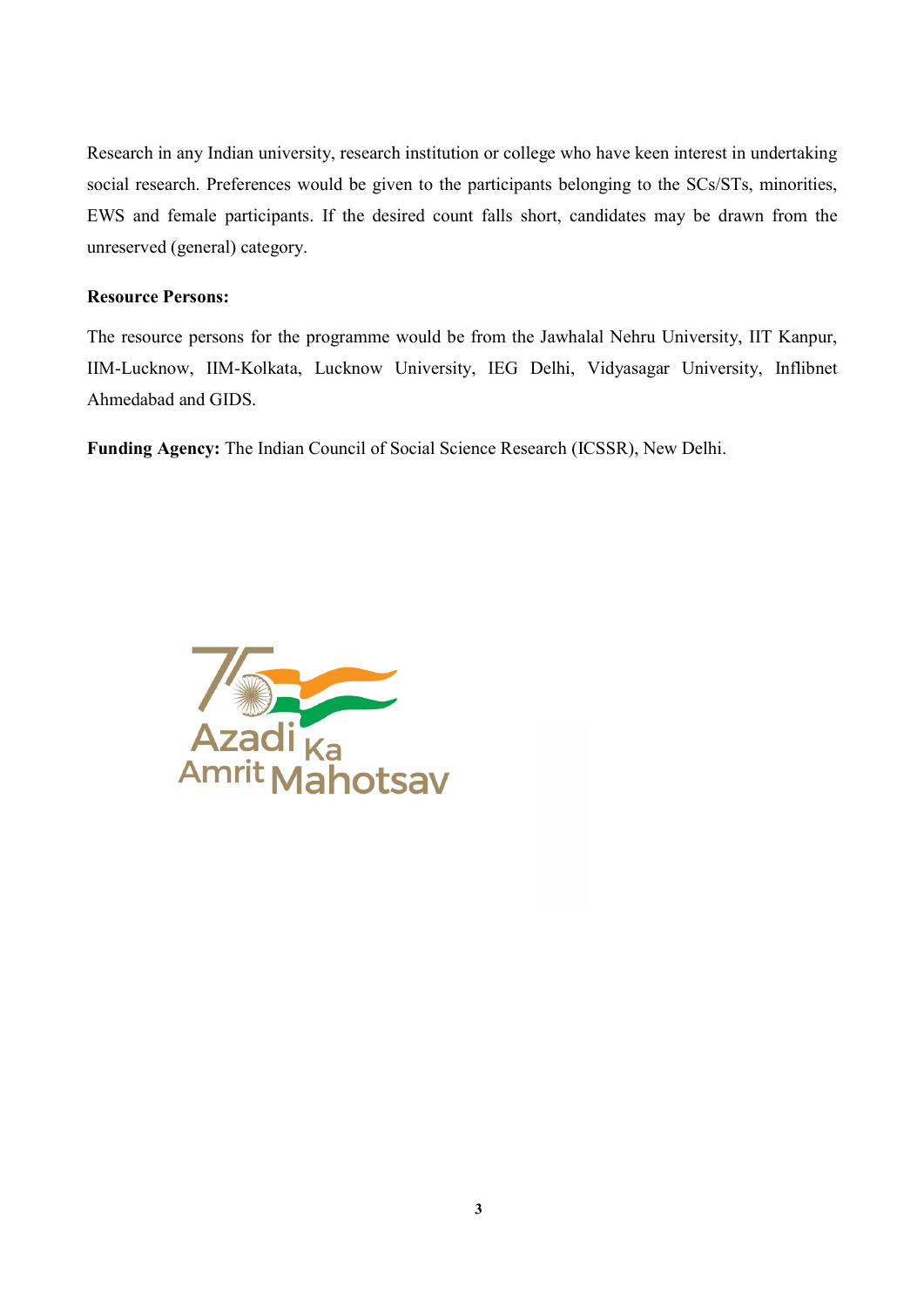### Application Form



# Giri Institute of Development Studies Sector - O, Aliganj, Lucknow – 226024 (UP)



Affix your recent passport Photograph

## Please read the instructions before fill-up this form:

- (a) This form must be filled-up completely and no column should be left blank.
- (b) Incomplete form will be summarily rejected.
- (c) Strike out whichever is not applicable.
- (d) For a reserved candidate, a copy of an authentic certificate is mandatory.

# Programme Title: '10-Day Methodology Programme on Advanced Tools and Techniques in Social Sciences Research for the Research Scholars' (11-20 July, 2022)

- 1. Name: (In Capital letters): .................................................................................................. ...
- 2. Category: ……………………(SC/ST/PH/OBC/Women/ Minority/GEN) (Provide a self-attested copy of the caste certificate)
- 3. Father's Name: ..................................................................................................................... …………..
- 4. Scholar's Present Research Programme: …………………………..(M. Phil/ PhD/ Post-Doctoral Research).

Mobile: Email:

- 5. Department (or Centre with the core subject): …………………………………………………………
- 6. Name of the University/Institute/College with full Address & Phone Number:

- 7. Complete Address for Correspondence with a PIN Code:
- 8. Date of Birth: ................................................ 7. Sex: Male/Female
- 9. (a) Master in (Subject): ………………………………………………………………….
	- (b) If Ph D completed, topic of PhD: …………………………………………………………………